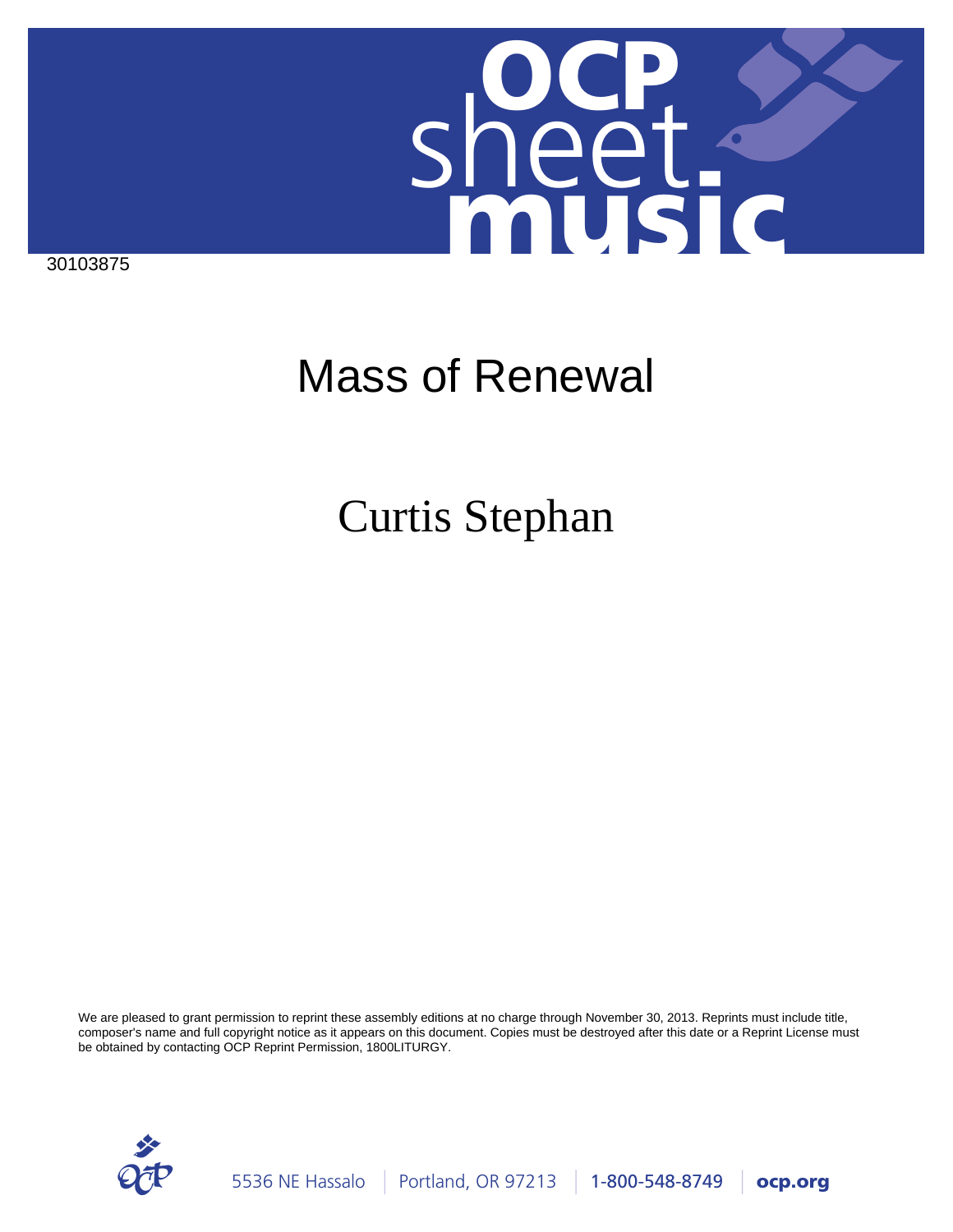## **MASS OF RENEWAL**

### **KYRIE, ELEISON/LORD, HAVE MERCY**

Curtis Stephan



Music © 2009, Curtis Stephan. Published by OCP. All rights reserved.

**GLORY TO GOD**

Curtis Stephan  $\frac{1}{6}$ **3**  $\overline{\phantom{a}}$ Glo-ry to God in the high - est,  $\overrightarrow{e}$  $\frac{1}{\mathcal{P}}$ ˙.  $\overline{\mathbf{r}^2$ -ry to God in the high - est, and on earth peace to peo-ple ˙.  $\overline{\mathcal{C}}$  $\overline{\mathcal{C}}$  $\frac{\partial}{\partial x^2}$  $\overset{\circ}{\Phi}$ <sup>b</sup>  $\overset{\circ}{\Phi}$ King,  $\frac{1}{\epsilon}$ O God, ˙.  $\overrightarrow{c}$   $\overrightarrow{c}$ al-might-y Fa - ther.  $\overline{\phantom{a}}$  $\frac{1}{\phi}$  $\frac{1}{\phi}$ ˙. ∑  $\phi$   $\rightarrow$   $\rightarrow$ thanks for  $\overrightarrow{e}$ è, your great  $\overline{\bullet}$ glo -  $ry$ ,  $\begin{array}{c} \bullet \\ \bullet \\ \bullet \end{array}$  $\overline{\mathbf{e}^{\frown} \bullet}$ Lord God,  $\overrightarrow{e}$ heav-en - ly  $\overset{\circ}{\bullet}$   $\overset{\circ}{\bullet}$ dore you, ˙.  $\overrightarrow{a}$ we glo ri fy œ œ œ œ ˙. you,  $\overrightarrow{c}$ . we - - give you  $\overline{\qquad}$  $\phi$   $\rightarrow$   $\bullet$ of good will.  $\frac{1}{e}$ ˙. ∑ Œ Œ  $\overline{\bullet}$ We praise you, we bless you, we a -˙.  $\overline{\phantom{a}}$ ˙.  $\overrightarrow{e}$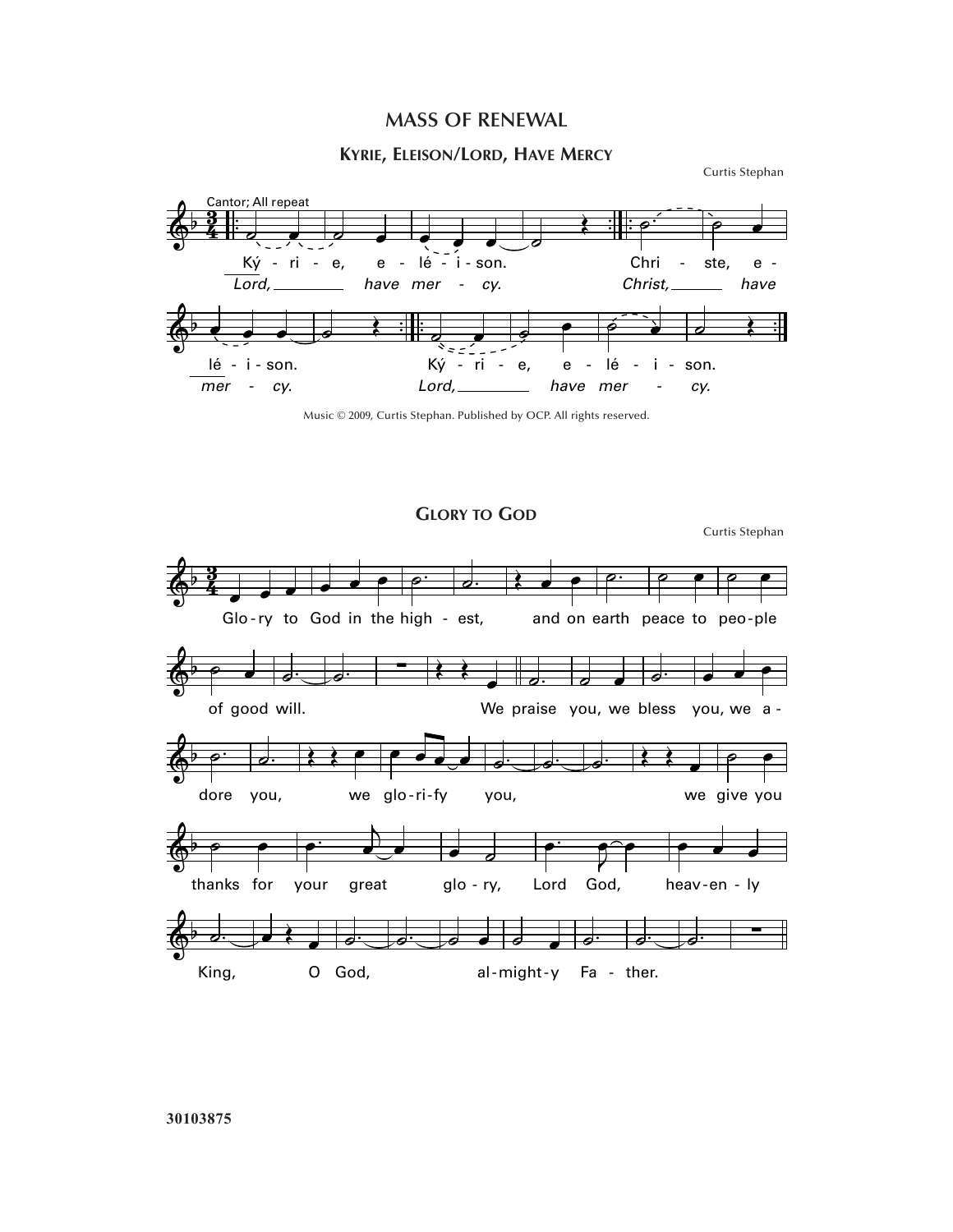

Verses available in accompaniment editions. Music © 2009, Curtis Stephan. Published by OCP. All rights reserved.

MASS OF RENEWAL  $-2$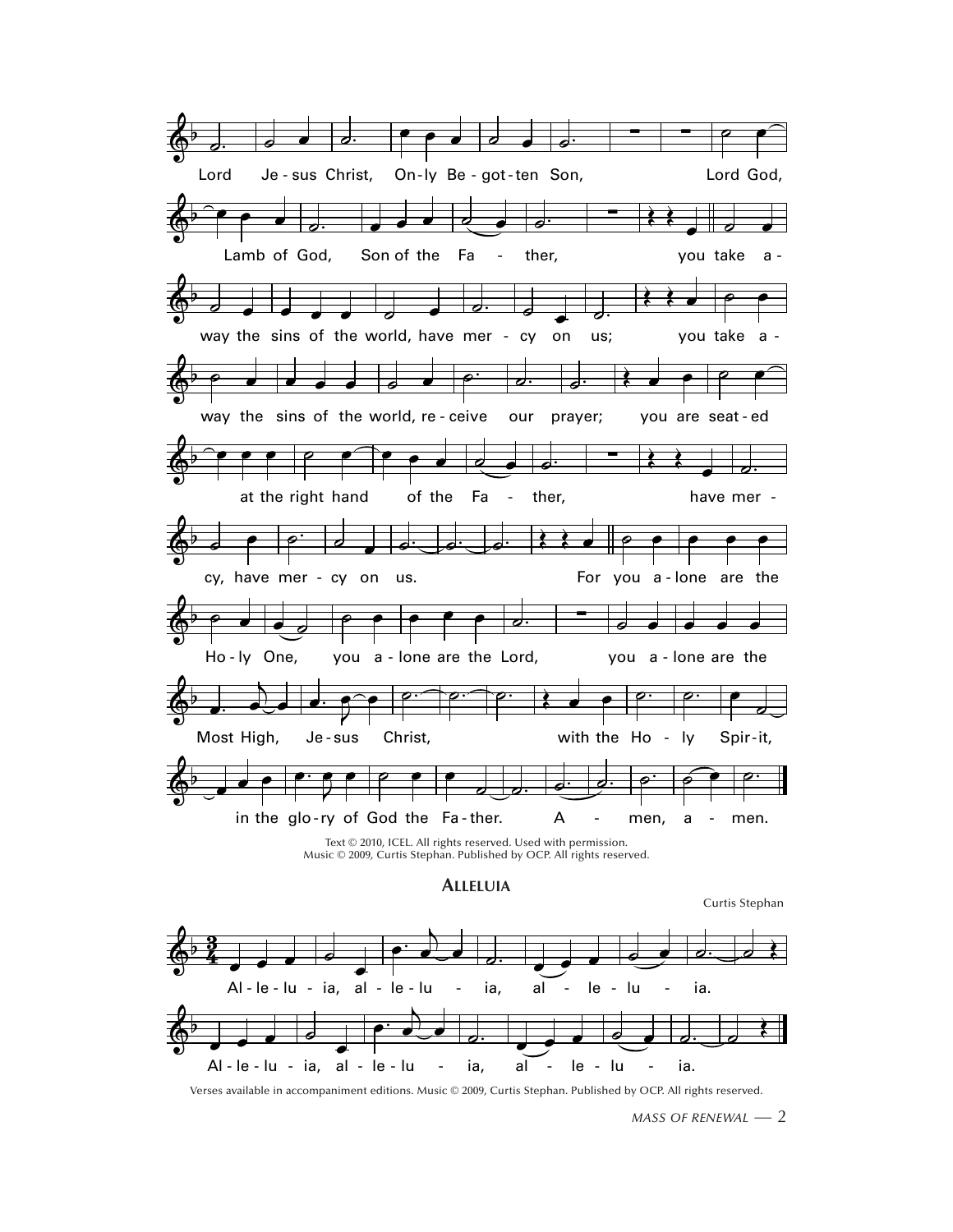#### **LENTEN GOSPEL ACCLAMATION**

Curtis Stephan

Curtis Stephan

Curtis Stephan



Verses available in accompaniment editions. Text © 1969, 1981, 1997, ICEL. All rights reserved. Used with permission. Music © 2009, Curtis Stephan. Published by OCP. All rights reserved.

#### **HOLY**



Music © 2009, Curtis Stephan. Published by OCP. All rights reserved.

**WE PROCLAIM YOUR DEATH** 

We pro-claim your Death,  $\circ$ Lord, and pro-fess your Res - ur - rec-tion un - til you come a - gain.

Text © 2010, ICEL. All rights reserved. Used with permission. Music © 2009, Curtis Stephan. Published by OCP. All rights reserved.

3 - MASS OF RENEWAL